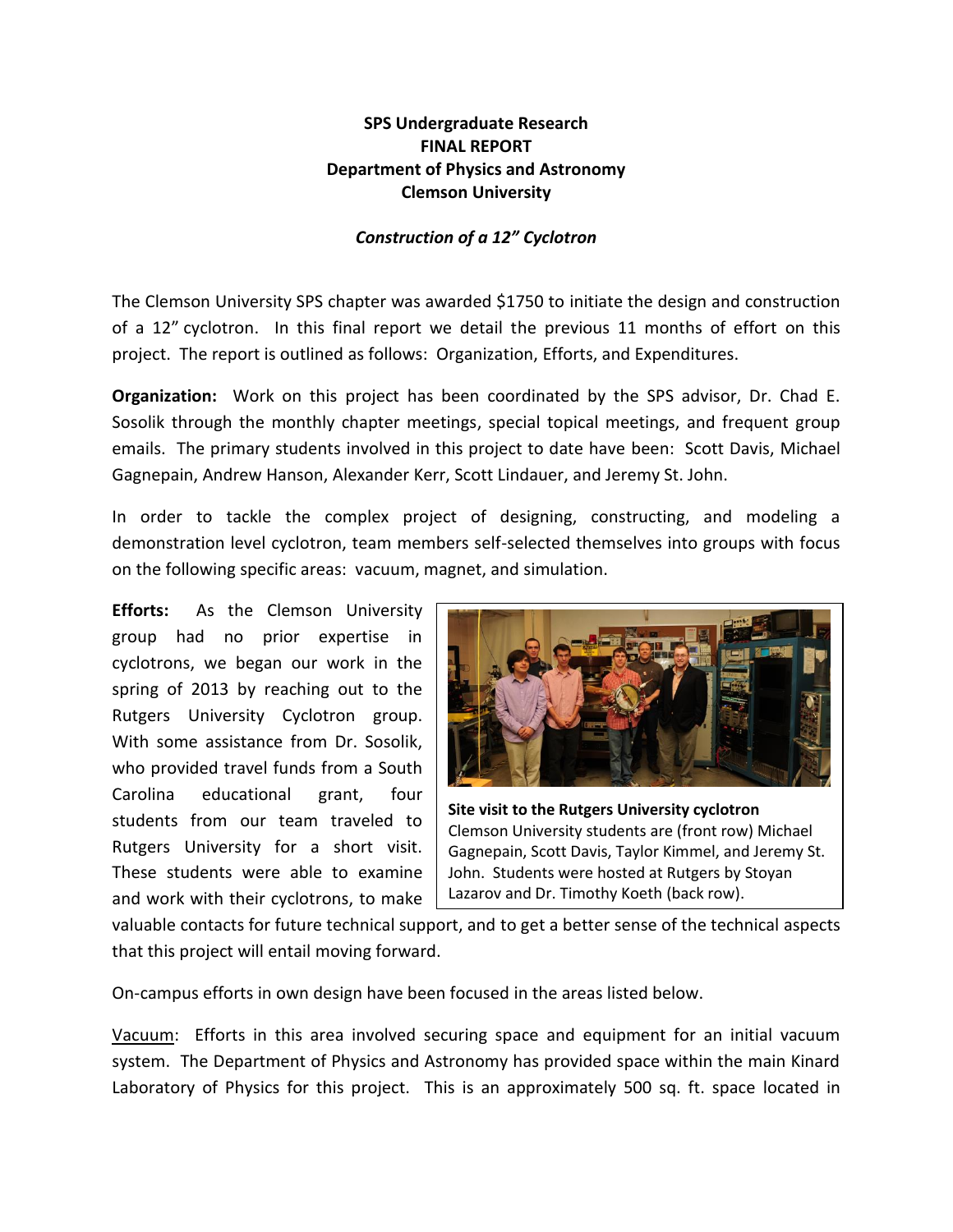Room G03 of the building basement. Within this space, we have set up a laboratory bench with a computer for simulations and equipment interfacing. Both the lab bench and computer were obtained as surplus department equipment. Although a custom vacuum chamber was outside of our initial budget, we were able to secure a relatively large (24" diameter) cylindrical chamber that was donated to us by the Department of Electrical and Computer Engineering. The similarity of this chamber design to the ultimate cyclotron chamber we will use was fortuitous and has aided in setting up the proper pumping and gauging relative to our conductance calculations for ultimate chamber pressures. A large fraction of our budget went toward the purchase of a robust all-in-one vacuum gauge for the vacuum system. Pumping on this chamber is currently provided by a diffusion and mechanical pump donated to us by Dr. Sosolik's group.

Magnet: To date we have yet to acquire a proper-sized magnet for use in this project. It was clear from our discussions with the Rutgers University group that they were able to obtain their magnets as surplus items from decommissioned experiments. Two candidate magnets within our own department here at Clemson University were identified in this regard, and one was temporarily loaned to our group. However, the magnet bore as well as field strength were both too small for our 12" cyclotron design.



**Hands-on training at the Rutgers University cyclotron** Clemson University students are from left to right are Scott Davis, Michael Gagnepain, and Taylor Kimmel (seated).



We hope to utilize recurring on-campus funds for student research (~\$2000/semester) and some alumni donations to acquire a proper magnet within the next year.

Simulation: Information conveyed to us by the Rutgers University group made it clear that a reasonable simulation effort should be started alongside our design and construction of the cyclotron. Therefore, we have purchased a site license for the ion optical simulation package SIMION™. Dr. Koeth (Rutgers Univ.) has provided our group with a large collection of data files on